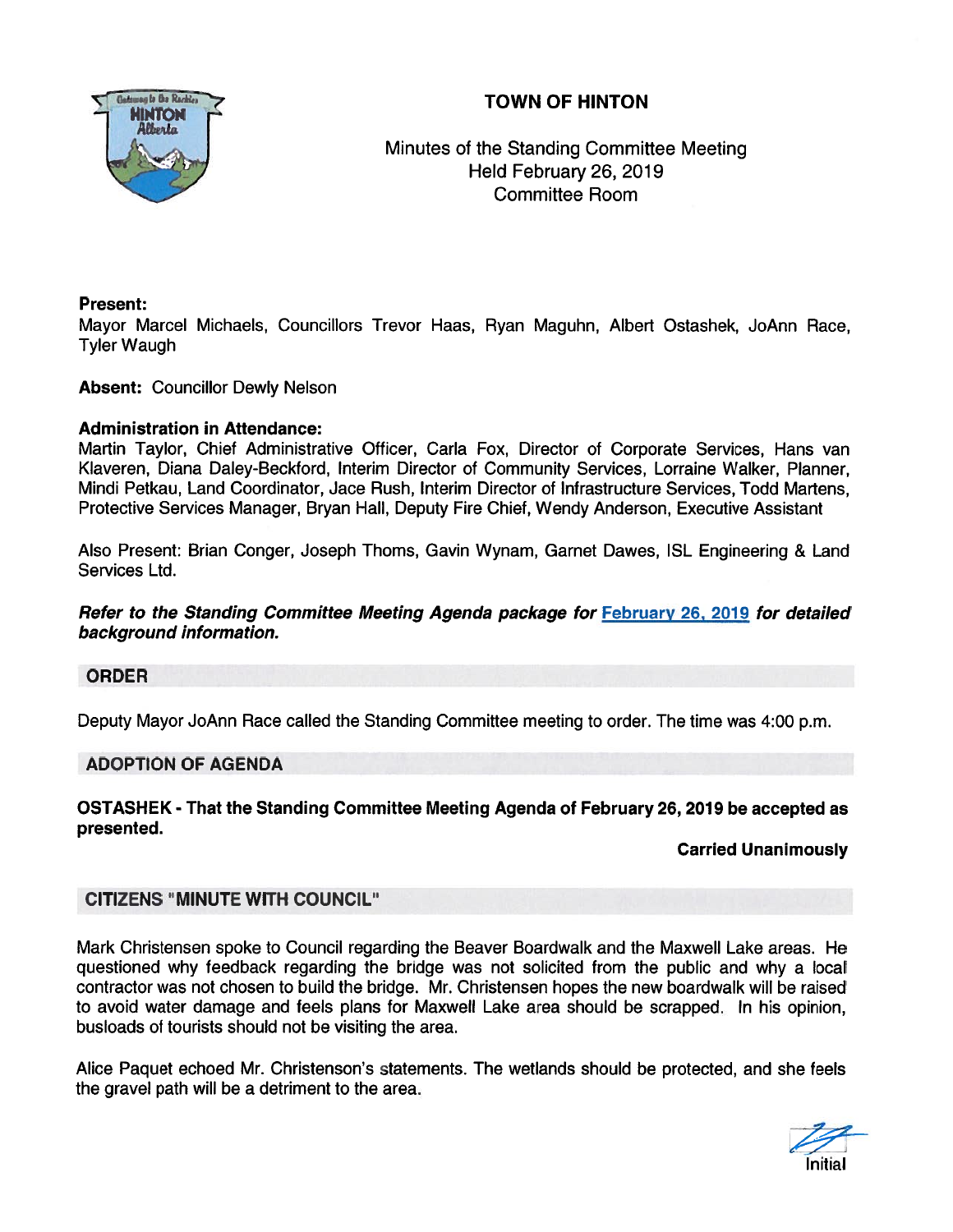#### DELEGATIONS AND PRESENTATIONS

M. Petkau and L. Walker provided Council with <sup>a</sup> presentation on Asset Management and Master Plans. The PowerPoint is par<sup>t</sup> of the February 26, 2019 agenda package.

M. Taylor left the meeting at 4:53 p.m. and returned at 4:55 p.m.

Deputy Mayor Race called <sup>a</sup> short break at 5:01 p.m. and ISL representatives left the meeting. The meeting resumed at 5:14 p.m.

#### ACTION AND DISCUSSION ITEMS

1. Draft Asset Management Policy

MAGUHN - That Council direct Administration to bring the Asset Management Policy #PD-6100 as discussed to the March 19, 2079 Regular Meeting of Council for decision.

Consensus Achieved 6-0

M. Petkau and L. Walker left at 5:20 p.m.

2. 2019 Draft #5 Operating Budget

MAGUHN - That Council direct Administration to bring back <sup>a</sup> draft Operating Budget reflecting an overall taxation increase of 3.88%.

> Consensus Not Achieved For: Maguhn, Michaels Against: Waugh, Race, Ostashek, Haas

HAAS - That Council direct Administration to bring the 2019 Draft #5 Operating Budget with <sup>a</sup> 5.88% taxation increase as presented to the March 5, 2019 Regular Council meeting for final adoption.

> Consensus Achieved 4-2 For: Waugh, Race, Ostashek, Haas Against: Maguhn, Michaels

#### ADDITIONAL INFORMATION

- 1. Urgent Matters from Council
- 2. Chief Administrative Officer Status Report
- 3. Executive Assistant Logistics Information